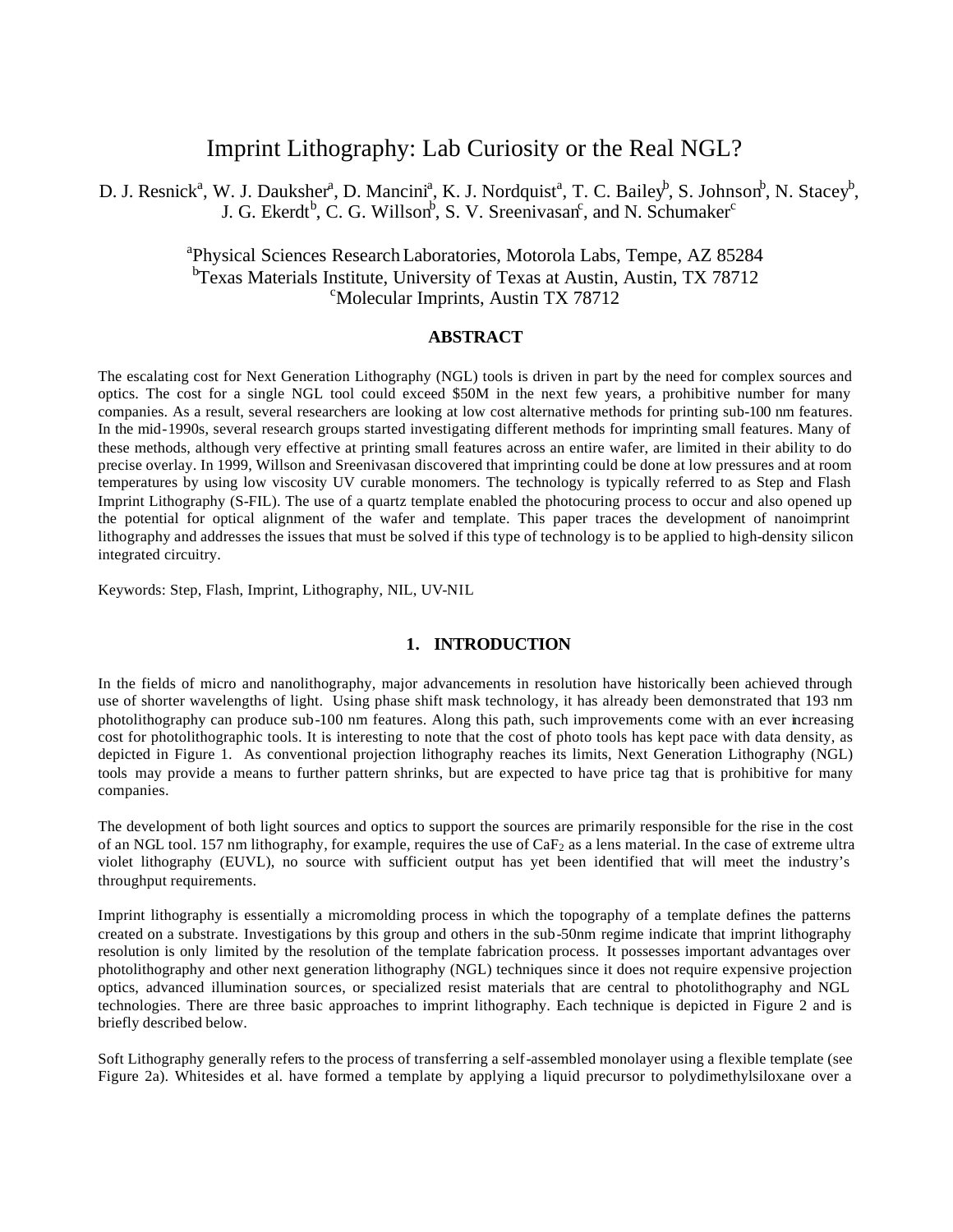master mask produced using either electron beam or optical lithography.<sup>1</sup> The liquid is cured, and the PDMS solid is peeled away from the original mask. The PDMS template can then be coated with a thiol solution, which is subsequently transferred to a substrate, coated with a thin layer of gold. To prevent adhesion between the master and daughter masks, the master surface is passivated by the gas phase deposition of a long-chain, fluorinated alkylchlorosilane  $(CF_3(CF_2)_6(CH_2)_2$ . The fluorosilane reacts with the free silanol groups on the surface of the master to form a Teflon-like surface with a low interfacial free energy. The passivated surface acts as a release layer that facilitates the removal of the PDMS stamp from the master.





Because the PDMS is easily deformable, the technology is not well suited for devices requiring precise pattern placement. Nanoimprint Lithography (NIL), developed by Chou et al. uses a solid mold, such as silicon or nickel.<sup>2</sup> The imprint process is accomplished by heating a resist above its glass transition temperature and imparting a relatively large force to transfer the image into the heated resist (see Figure 2b). To minimize adhesion between the resist and the mold, a fluorinated material is typically added to the resist. Features as small as 10 nm have been imaged using NIL. In addition, a variety of different devices have been fabricated by a number of different researchers using this approach.



Figure 2. Fabrication sequence for three different varieties of imprint lithography.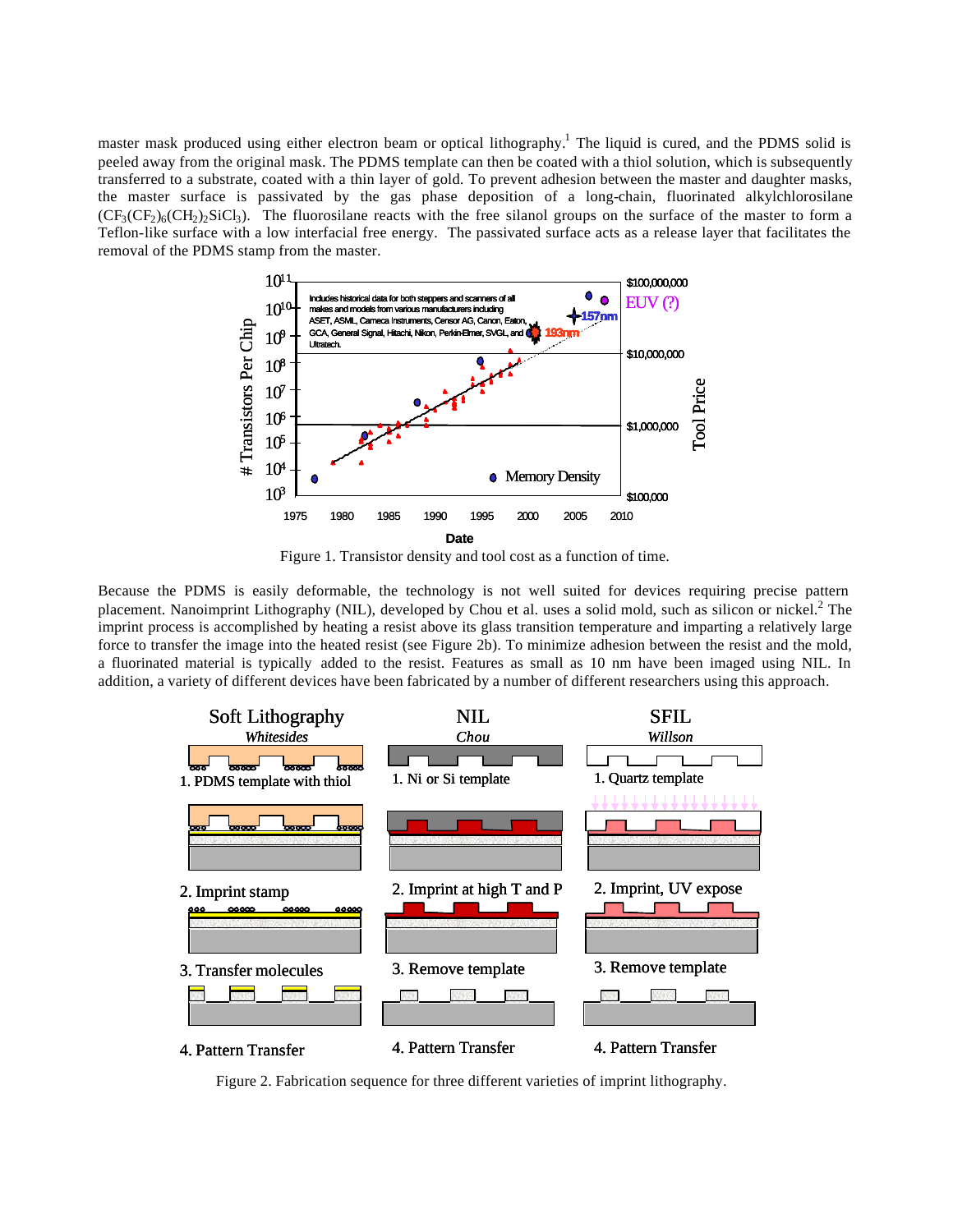Devices that require several lithography steps and precise overlay will need an imprinting process capable of addressing registration issues. A derivative of NIL, ultra violet nanoimprint lithography (or UV-NIL) addresses the issue of alignment by using a transparent template, thereby facilitating conventional overlay techniques (see Figure 2c). In addition, the imprint process is performed at low pressures and at room temperature, which minimizes magnification and distortion errors. Two types of approaches are being considered for UV-NIL. The first method uses conventional spin-on techniques to coat a wafer with a UV curable resist.<sup>3</sup> Although it is possible to uniformly coat the wafer, there are concerns that the viscosity of the resist will be too high to facilitate the formation of very thin residual layers. If the residual layer is too thick, the critical dimension (CD) uniformity may suffer as a result of the subsequent pattern transfer process. This problem is addressed by locally dispensing a low viscosity resist in a single stepper field. This second approach was first disclosed by Willson et al. in 1999 and is generally referred to as Step and Flash Imprint Lithography, or  $S$ -FIL.<sup>4</sup>

S-FIL appears to be the most suitable imp rint technique for fulfilling the stringent requirements of silicon IC fabrication. The purpose of this paper is to summarize the progress made in S-FIL. Because a tool, a template , and a resist are necessary for the fabrication process, each of these subjects is discussed in detail. Following this discussion, open issues, such as defects, overlay, and planarization are discussed.

## **2. THE S-FIL TOOL**

Imprint lithography relies on the parallel orientation of imprint template and substrate. Inaccurate orientation may yield a layer of cured etch barrier that is nonuniform across the imprint field. It is thus necessary to develop a mechanical system whereby template and substrate are brought into co-parallelism during etch barrier exposure. This was originally achieved in S-FIL by way of a two-step orientation scheme. In step one, the template stage and wafer chuck are brought into course parallelism via micrometer actuation. The second step uses a passive flexure-based mechanism that takes over during actual imprint.<sup>5,6</sup>

The first step-and repeat system was built at the University of Texas in Austin by modifying 248 nm Ultratech stepper that was donated by IBM (see Figure 3a). Key system attributes include:

- ?? a micro-resolution z-stage that controls the average distance between the template and the substrate and the imprinting force
- ?? an automated x-y stage for step-and-repeat positioning
- ?? a pre-calibration stage that enables parallel alignment between the template and substrate by compensating for orientation errors introduced during template installation
- ?? a fine-orientation flexure stage that provides a highly accurate, automatic parallel alignment of the template and wafer to the order of tens of nanometers across an inch
- ?? a flexure-based wafer calibration stage that orients the top of the wafer surface parallel with respect to the plane of the x-y stage
- ?? an exposure source that is used to cure the etch barrier
- ?? an automated fluid delivery system that accurately dispenses known amounts of the liquid etch barrie r; and load cells that provide imprinting and separation force data.

A commercialized version of an S-FIL tool is now available from Molecular Imprints Inc (MII). It is interesting to note that although nanoimprint lithography is still in the early stages of development, there are several vendors that are now offering imprint tools. In addition to Molecular Imprints, EVGroup (Austria), Nanonex (U.S.), Obducat (Sweden), and Suss Microtec (Germany) have systems ready for purchase. This is quite different fro m previous NGL development efforts in which a vendor only becomes interested in building a system after the technology matures to some degree.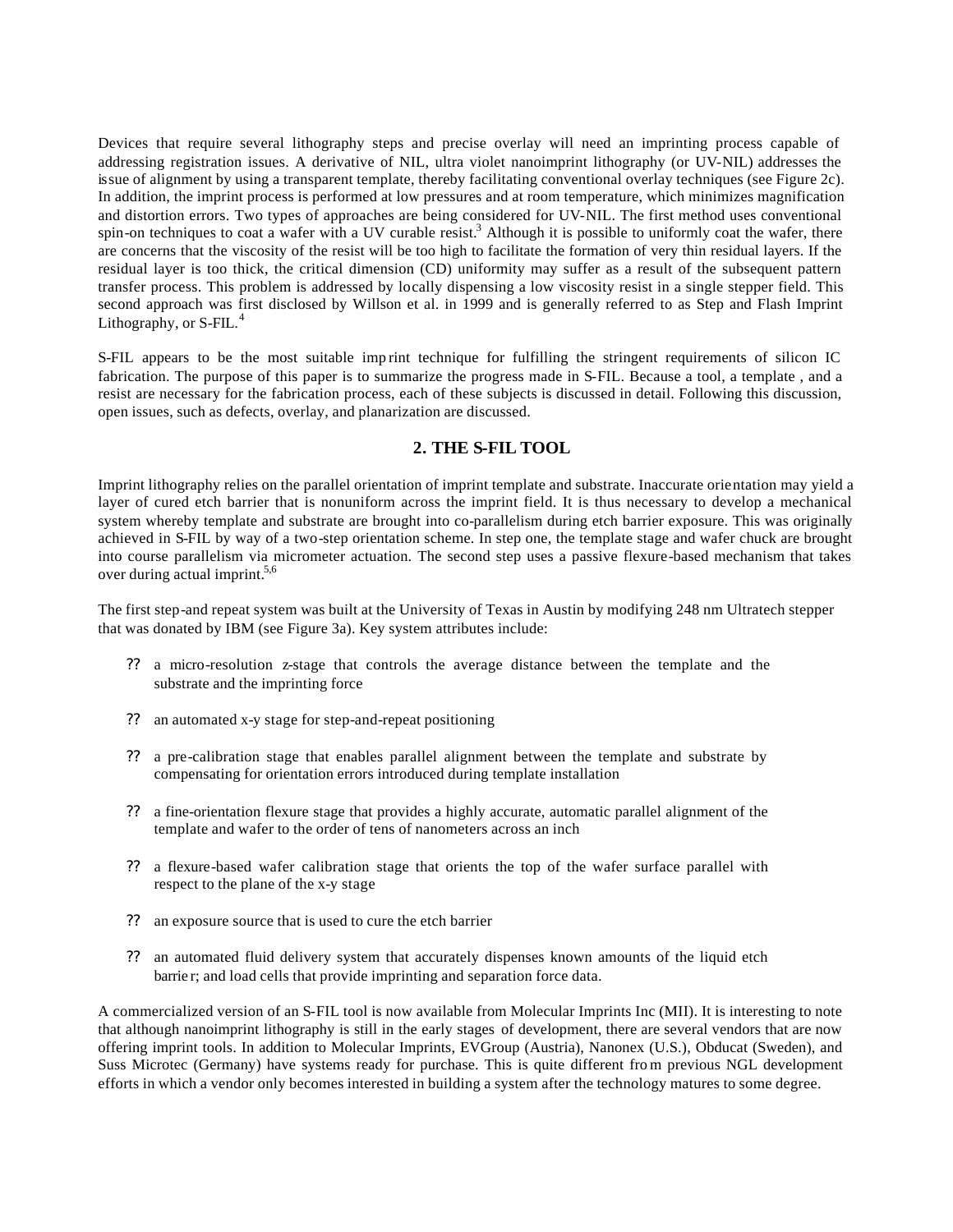

Figure 3a. The first step-and-repeat UV- based nanoimprint tool



Figure 3b. The Imprio 100, from Molecular Imprints, Inc. The system is designed to pattern wafers as large as 200 mm in diameter.

Although the Imprio 100 from MII is a substantial improvement relative to the first University tool, it has neither the throughput nor the overlay specifications necessary for silicon IC fabrication. Instead, the system was primarily designed and manufactured to address the compound semiconductor and photonics markets. These markets require highresolution features but are typically less sensitive to defects. They also operate at low volumes of wafers and are hence more sensitive to costs; particularly tool costs. The tool has a throughput capacity of approximately six, 200mm, wafers per hour. As a result it will be possible to collect enough statistical information of performance characteristics of S-FIL to allow the design of a fully engineered high volume-manufacturing tool in the future.

The Imprio 100 was developed in partnership with several key OEM suppliers for the stage technology, the UV source, and the control architecture. The extremely complicated and costly imaging optics, source, and step and scan mechanical systems associated with other NGL techniques are not required in SFIL technology. It is essentially a precise mechanical system with specialized fluid mechanics sub-systems and a mercury arc lamp as its source. Therefore, it is a much simpler system with significantly smaller footprint, and its cost structure has the potential to be an order of magnitude lower than high-end lithography tools. Of particular interest is the resist delivery system, which incorporates a microsolenoid nozzle capable of dispensing drops less than 5 nl in volume. This type of control is essential for the control of the residual layer formed during the imprint process. Currently the residual layer has a mean thickness of approximately 100 nm.

## **3. THE S-FIL TEMPLATE**

Early template fabrication schemes started with a 6"  $x$  6"  $x$  0.25" conventional photomask plate and used established Cr and phase shift etch processes to define features in the glass substrate.<sup>7</sup> Although sub-100 nm geometries were demonstrated, critical dimension (CD) losses during the etching of the thick Cr layer etch make the fabrication scheme impractical for 1X templates. It is not unusual, for example, to see etch biases as high as  $100 \text{ nm}$ .<sup>8</sup>

More recently, two methods have been employed to fabricate templates.<sup>9,10</sup> The first method uses a much thinner (15 nm) layer of Cr as a hard mask. Thinner layers still suppress charging during the e-beam exposure of the template, and have the advantage that CD losses encountered during the pattern transfer through the Cr are minimized. Because the etch selectivity of glass to Cr is better than 18:1 in a fluorine based process, a sub-20 nm Cr layer is also sufficient as a hard mask during the etching of the glass substrate. The second fabrication scheme attempts to address some of the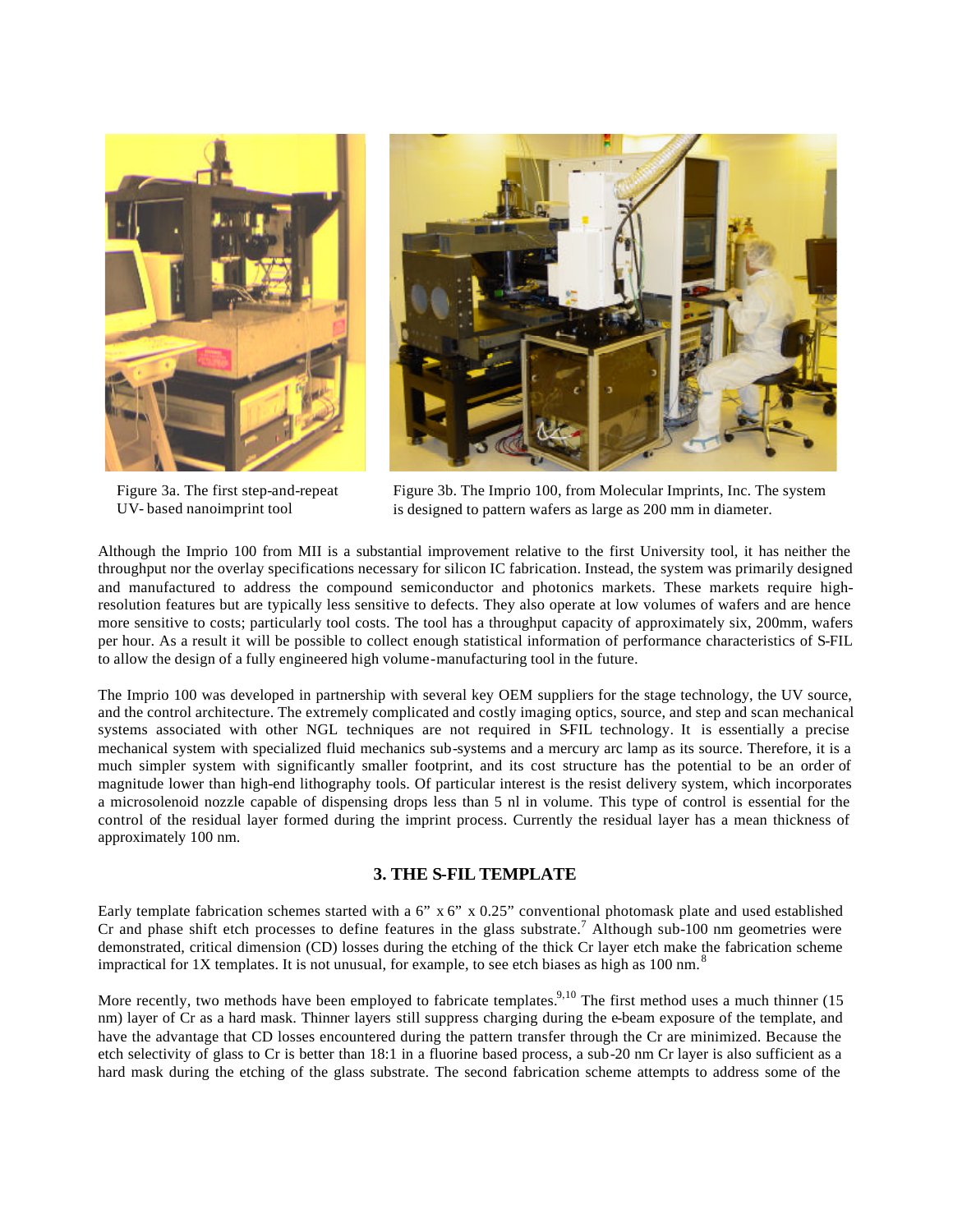weaknesses associated with a solid glass substrate. Because there is no conductive layer on the final template, SEM and defect inspection are compromised. By incorporating a conductive and transparent layer of indium tin oxide (ITO) on the glass substrate, charging is suppressed during inspection, and the transparent nature of the final template is not affected. Flows for each fabrication process are shown in Figure 4. The experimental details of the processes have been covered in previous publications. $10,11$ 



Figure 4a. Conventional template process, using 15 nm of Cr as a hard mask.

The template pattern transfer exposure process shown in Figure 4a consisted of an exposure in a Leica VB6 and development of the ZEP -520 positive resist, followed by an oxygen descum, Cr etch, resist strip, quartz etch and a Cr wet etch. It is interesting to note that it was necessary to remove the resist prior to the quartz etch. If left in place during the  $CHF<sub>3</sub>$  based quartz etch, the amount of polymer deposited during the etch process is substantial enough to impact the fidelity of the quartz features. Additional amounts of oxygen may be necessary to minimize polymer formation. The process sequence for 30 nm features is depicted below.



Figure 5. Pattern transfer sequence for 30 nm trenches. Lines between the trenches are 100 nm. At higher exposure doses, the 20 nm features were also resolved, although defects were observed in the final quartz etch.

Previous work has noted that the fabrication process seemed to be uniform.<sup>10</sup> In order to test this assumption, a template was designed, placing a small resolution test pattern in an 8 x 8 array, covering a 25 mm x 25 mm area. The first set of measurements on 100 nm dense trenches is shown in Figure 6. The mean trench size was 105.2 nm with a 3 variation of only 6.2 nm. More recent work has demonstrated that a 3 variation of 4.3 nm is possible.<sup>12</sup>

Figure 4b. Template process flow incorporating an ITO charge dissipation and etch stop layer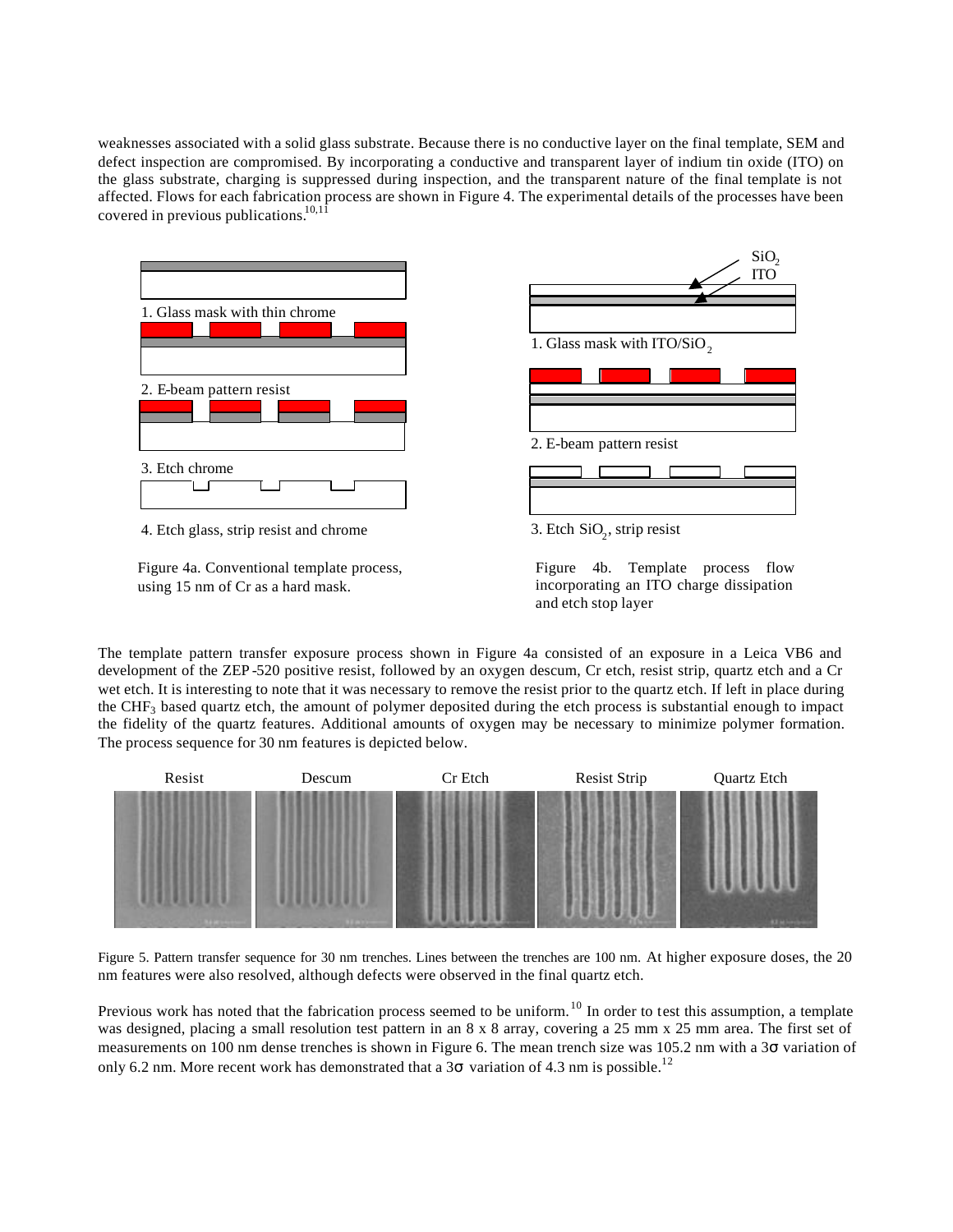

Figure 6. Uniformity plot of 100 nm dense trenches across a 25 x 25 mm template.

Widespread use of imprint lithography will require that the template be both inspectable and repairable. For applications requiring sub-100 nm lithography, it will likely become necessary to inspect the templates using electron beams. If this is the case, the template will need a charge reduction layer to dissipate charge during the inspection process. Figure 4b depicts a fabrication scheme that incorporates a transparent conducting oxide, such as indium tin oxide (ITO), into the final template. A thin layer of PECVD oxide is deposited over the ITO and defines the thickness of the imprinted resist layer. Features are formed on the template by patterning an electron beam resist, transferring the pattern via reactive etching into the oxide, and stripping the resist.

The ITO must have sufficient conductivity to avoid charging effects first during resist exposure and later during template inspection. The resistivity of the as-deposited ITO film is on the order of 2.0 x  $10^6$  ohms/sq. The resistivity decreases substantially, however, after the films are annealed at a temperature of  $300\degree C$ . In its annealed state, the ITO film resistivity is about 3.5 x  $10^2$  ohms/sq. Charge dissipation during e-beam writing and SEM inspection is realized at this conductivity level. The ITO must be also be very transparent at the actinic wavelength used during the SFIL exposure process (365 nm). It is possible to achieve transmission well above 90% at 365 nm.<sup>13</sup> The ITO has the additional attribute of performing as an excellent etch stop during the pattern transfer of the PECVD oxide layer. Examples of final template features formed using this process are shown in Figure 7.



Figure 7. 100, 60, 30, and 20 nm features defined using the ITO-based process.

An even simpler way to make a template is to use an electron beam sensitive flowable oxide, such as hydrogen silsequioxane (HSQ). While the primary use of HSQ is as a low-k dielectric, several investigators have demonstrated its usefulness as a high-resolution electron beam resist. In its cured state, HSQ becomes a durable oxide making it a very convenient material for direct patterning of SFIL template relief structures. Processing of HSQ as an electron beam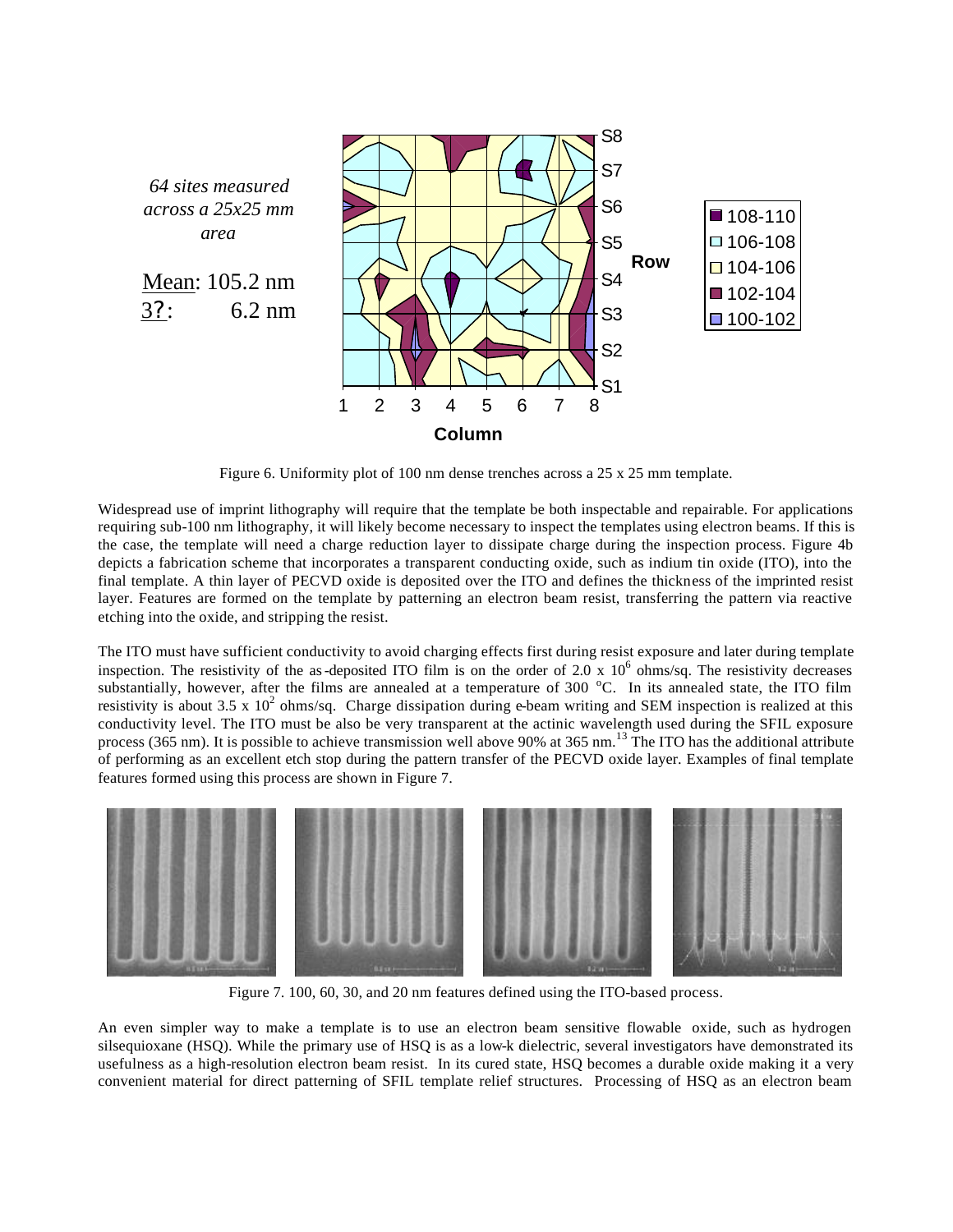resist is less complicated since it is not chemically amplified, and can be developed in the standard tetramethyl ammonium hydroxide (TMAH) based developers used commonly for conventional resists. All that is required to make a template is to coat and bake the HSQ directly on the ITO layer, and then expose and develop the HSQ.<sup>14</sup>

It is interesting to note that the methods described in this section can also be used sequentially to form multilayer structures that can be used to fabricate devices such as T-gates or optical grating couplers.<sup>15</sup> SEM pictures depicting twotiered and three-tiered structures are shown in Figure 8. Figures 8a and 8b are tiered structures produced using alternating layers of ITO and PECVD oxide. Figure 8c was produced by patterning a bottom oxide film and subsequently coating, exposing and developing an HSQ layer.



2 tier, using oxide/ITO 3 tier using oxide/ITO 2 tier using oxide and HSQ

Figure 8. Multi-tiered structures formed by iterating the fabrication process.

The final step in the template fabrication process is a treatment designed to lower the surface free energy. Alkyltrichlorosilanes form strong covalent bonds with the surface of fused silica, or  $SiO<sub>2</sub>$ . In the presence of surface water they react to form silanol intermediates which undergo a condensation reaction with surface hydroxyl groups, and adjacent silanols to form a networked siloxane monolayer. When this functional group is synthetically attached to a long fluorinated aliphatic chain, a bifunctional molecule, suitable as a template release film is created. The silane terminated end bonds itself to a template's surface, providing the durability necessary for repeated imprints. The fluorinated chain, with its tendency to orient itself away from the surface, forms a tightly packed comb-like structure and provides a low energy release surface. Annealing further enhances the condensation creating a highly networked, durable, low surface energy coating.

## **4. RESIST**

The resist stack typically consists of a silicon containing etch barrier over an antireflective coating (also referred to as the transfer layer). The etch barrier is patterned via the imprint process. The subsequent pattern transfer process involves an etch of the remaining residual layer (~ 100 nm in thickness), followed by an anisotropic etch of the transfer layer.

The etch barrier material is subject to several design constraints. The etch barrier liquid must be dispensable from an automatic fluid dispense system, and must not change significantly in composition between dispensing and imprinting by, e.g., component evaporation. It must be readily displaced during the imprint step and photopolymerize rapidly during exposure. Shrinkage due to polymerization must be controlled. The polymer must release from the template while adhering to the transfer layer, and it must exhibit sufficient rigidity to avoid feature collapse It must exhibit some level of temperature stability to withstand the etching temperatures, and it must exhibit sufficient etch selectivity during the  $O<sub>2</sub>$ RIE step to allow for high aspect ratios to be generated in the transfer layer.

The S-FIL process relies on photopolymerization of a low viscosity, acrylate-based solution. Acrylate polymerization is known to be accompanied by volumetric shrinkage that is the result of chemical bond formation. Consequently, the size, shape, and placement of the replicated features may be affected. Volumetric shrinkage was found to be less than 10%  $(v/v)$  in most cases.<sup>16</sup>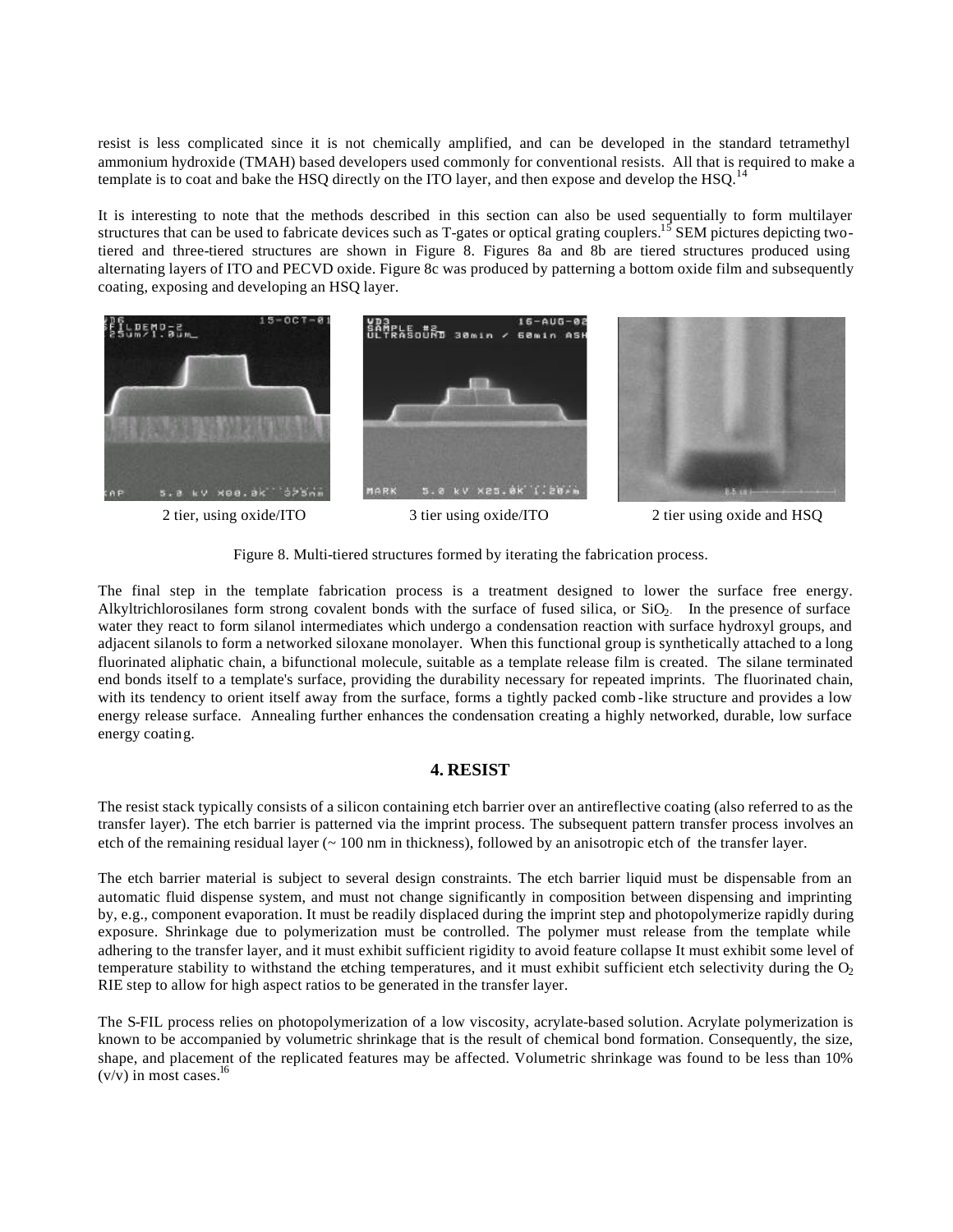The current etch barrier liquid is a multicomponent solution that has been previously been described in detail.<sup>16</sup> The silylated monomer provides etch resistance in the  $O_2$  transfer etch. Crosslinker monomers provide thermal stability to the cured etch barrier and also improve the cohesive strength of the etch barrier. Organic monomers serve as mass-persistent components and lower the viscosity of the etch barrier formulation. The photoinitiators dissociate to form radicals upon UV irradiation, and these radicals initiate polymerization. The various components of the etch barrier are shown in Figure 9.



Figure 9. Current etch barrier components.

SEMs of this etch barrier are shown in Figure 10a. 20 nm features have been resolved with both types of templates described earlier. Cross sectional images are shown in Figure 10b. The profiles closely replicate the relief image in the template for both single and multi-tiered structures. Critical dimension uniformity studies have also been performed. As expected, there is only a small additional variance in the CD caused by the printing process.<sup>14</sup>



Figure 10. Printed features in the acrylate-based etch barrier. Figure 10a depicts top-down SEMs. Figure 10b shows cross-sectional images of both single tier and multi-tiered features.

Prior to etching the underlying transfer layer, it is necessary to remove the residual etch barrier material formed during the imprint process. Because the silicon content is at least 12%, best selectivity between the etch barrier and the transfer layer is achieved by using a combination of CF4 and oxygen. Once the transfer layer is exposed, the gas chemistry is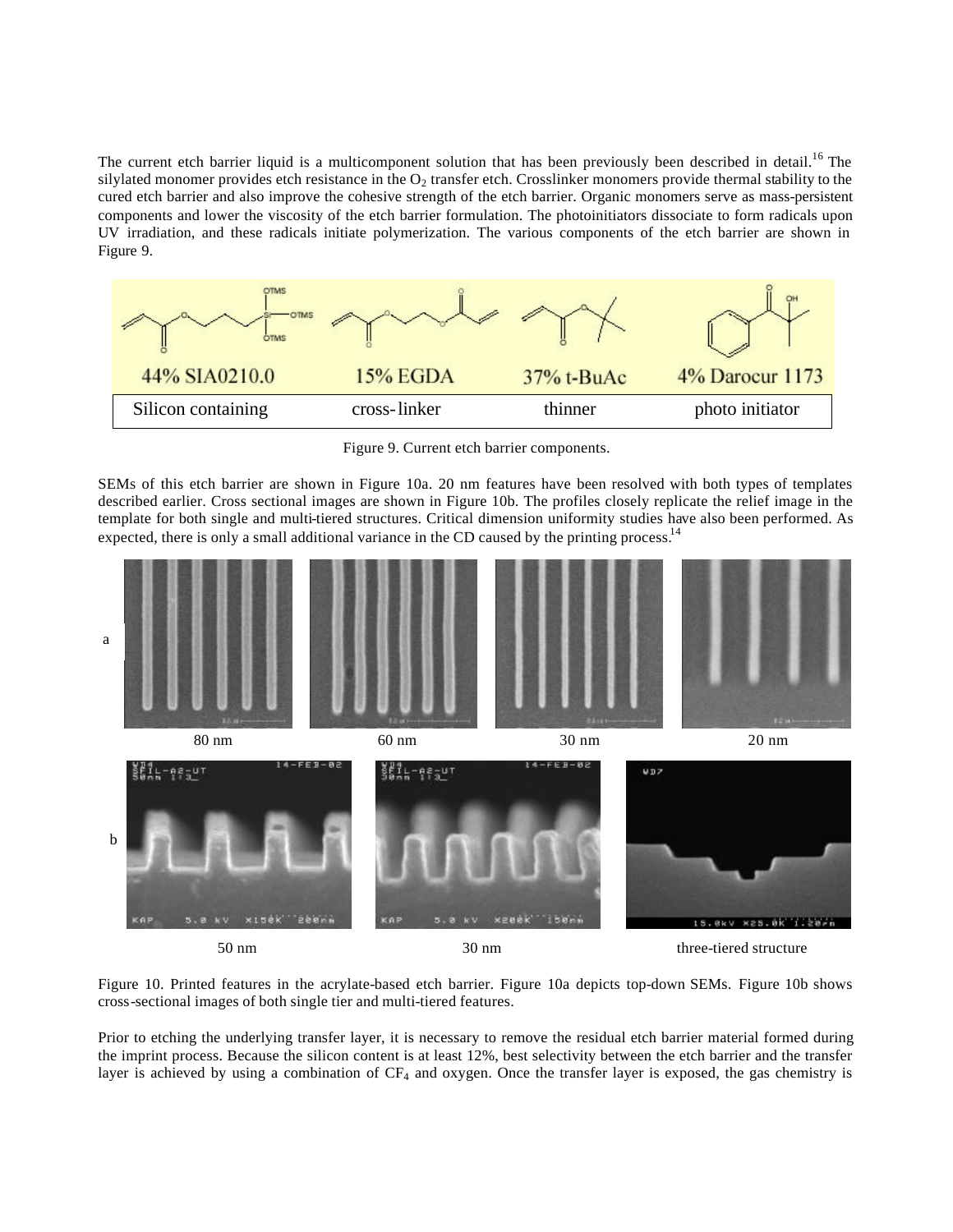comprised only of  $O_2$ . Recent studies indicate that selectivities greater than 6:1 may be possible for both etches. Figure 11 shows the pattern transfer sequence. More details on this process can be found in this Proceedings.<sup>17</sup>



Figure 11. Pattern transfer sequence showing the etch barrier over the transfer layer, the residual layer etch, and the etch of the transfer layer.

It is interesting to note that the presence of oxygen dissolved in the etch barrier and in the ambient environment causes two undesirable effects on the curing of the acrylate etch barrier. Oxygen dissolved in the etch barrier consumes photoinitiated radicals, resulting in an inhibition period before polymerization begins. Furthermore, oxygen diffusion into the etch barrier limits the curing reaction around the perimeter of the template. While it may be possible to modify the ambient, other chemistries, such as vinyl ethers may be more suitable for the imprint process. This approach eliminates the oxygen inhibition effect and may also further reduce the viscosity of the etch barrier, thereby further reducing the residual layer formed during the imprint process.

## **5. ISSUES**

Several other issues need to be addressed before SFIL can be considered as a viable technology for silicon IC fabrication. Because imprint lithography is a "contact" lithography, there are concerns associated with defects generated during the process. As a 1X technology, there are also concerns relative to template to wafer alignment. Finally, a planar surface is required for imaging, and the issue of how planarization can be accomplished must be reviewed. Each of these topics is discussed below.

## **a. Defects**

The low surface energy monolayer applied to the template acts effectively as a self cleaning agent. This attribute is depicted in Figure 12. A dirty template was used to imprint several die on a silicon wafer. The progression of pictures indicates that defects that start on the template embed themselves in the etch barrier, and by the seventh imprint, there are no detectable particles. It is also interesting to note that there does not appear to be any degradation of the release layer over time. Contact angles measurements show no change after more than two months.<sup>4</sup>



Figure 12. Optical micrographs depicting the defects remaining after seven imprints. The self-cleaning effect removes defects on the template surface, and by the seventh imprint, the template is defect-free.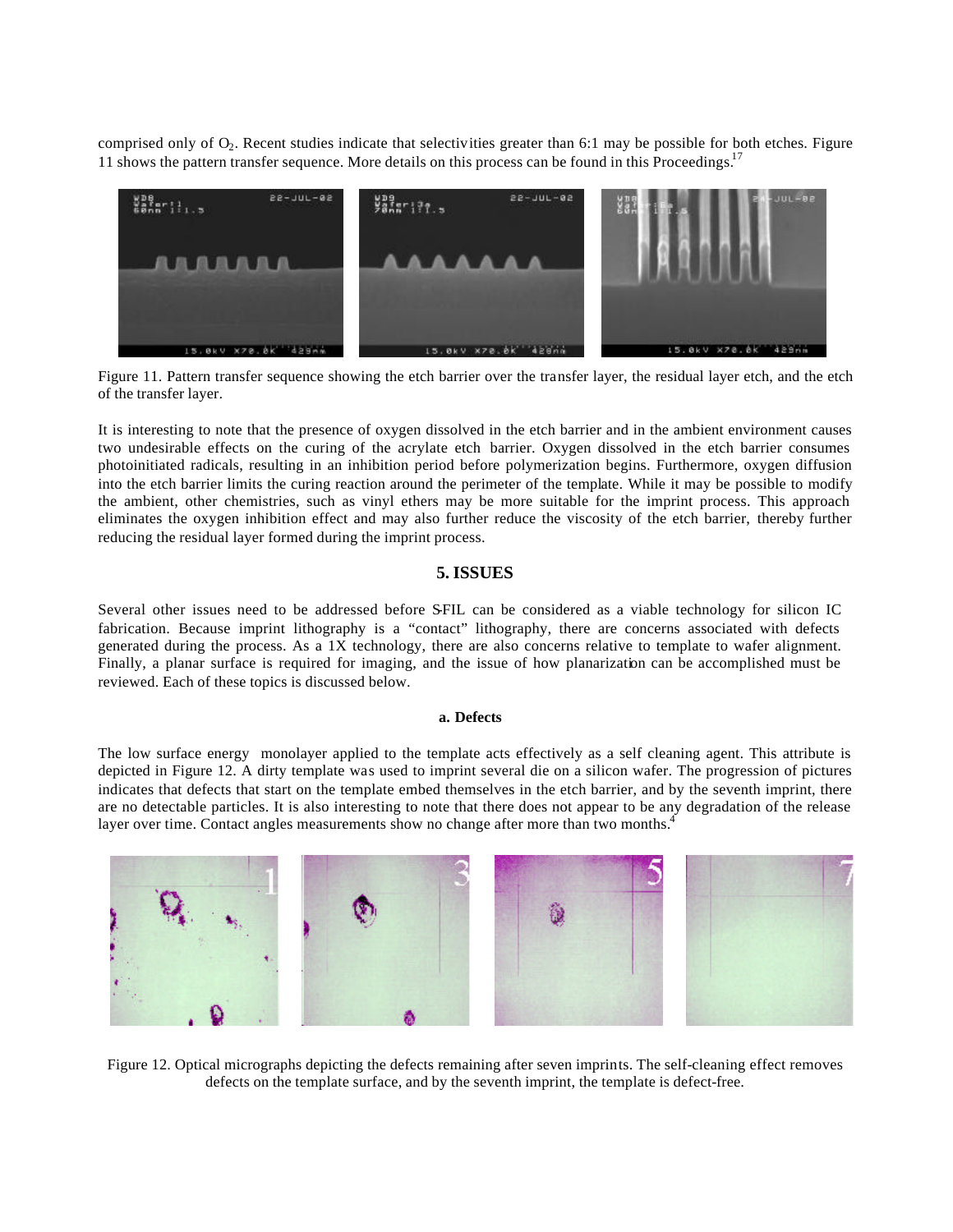While the data clearly illustrates a self-cleaning effect, this is not sufficient evidence to prove that defects are not added after many imprints. A more convincing study involves printing wafers, and having the defects tracked using an inspection tool. An initial set of 14 imprints were inspected with a KLA 2132 inspection system in array mode. The data for these imprints is shown in Figure 13. Although the data is noisy and the number of defects is relatively large, there does not appear to be an increase in defects. Clearly, a larger data set is required to be able to make a definitive statement about defect levels.



Figure 13. Defect levels vs. imprint number.

#### **b. Image Placement and Overlay**

Two concerns worth addressing are: 1.) does the template fabrication process result in image placement errors that cannot be removed using conventional correction techniques such scale and orthoganality corrections, and 2.) if image placement is good, can the imprint tool align and make the corrections necessary to meet the stringent requirements for silicon processing.

To examine image placement, a  $6025$  photoplate was patterned over a  $5' \times 5''$  area with alignment marks. Image placement was measured using a Leica LMS 2020 during each step of the Cr/Quartz template fabrication process described in a previous publication.<sup>9</sup> The resultant image placement errors has a maximum error of approximately 15 nm. This error can be attributed to the stress of the chromium film. The image placement errors experimentally observed agree very well with finite element models.<sup>18</sup> A typical distortion map is shown in Figure 14a.

To determine what type of overlay error would result from the patterning process, a second plate was written, using an opposite tone resist. The center  $1"$  x  $1"$  (a typical field size) areas of both plates were then compared. The result, after correcting for scale and orthoganality are shown in Figure 14b.<sup>19</sup> The displacement vectors are typically less than 10 nm and are randomly directed, indicating that the error vectors are mostly limited to the sensitivity of the LMS 2020.

The issue of overlay comes down to the capabilities of the imaging system and the method used for imprinting. Because S-FIL is a room temperature and low pressure  $(\sim 2 \text{ psi})$  process, the real concern becomes the ability of the tool to overlay different mask levels. Tool capability has two major components: the first is related to the alignment method and alignment optics. The second is the ability to correct for distortion errors such as magnification and orthoganality. The current method of alignment on the Imprio 100 takes advantage of the transparent template, and a through the template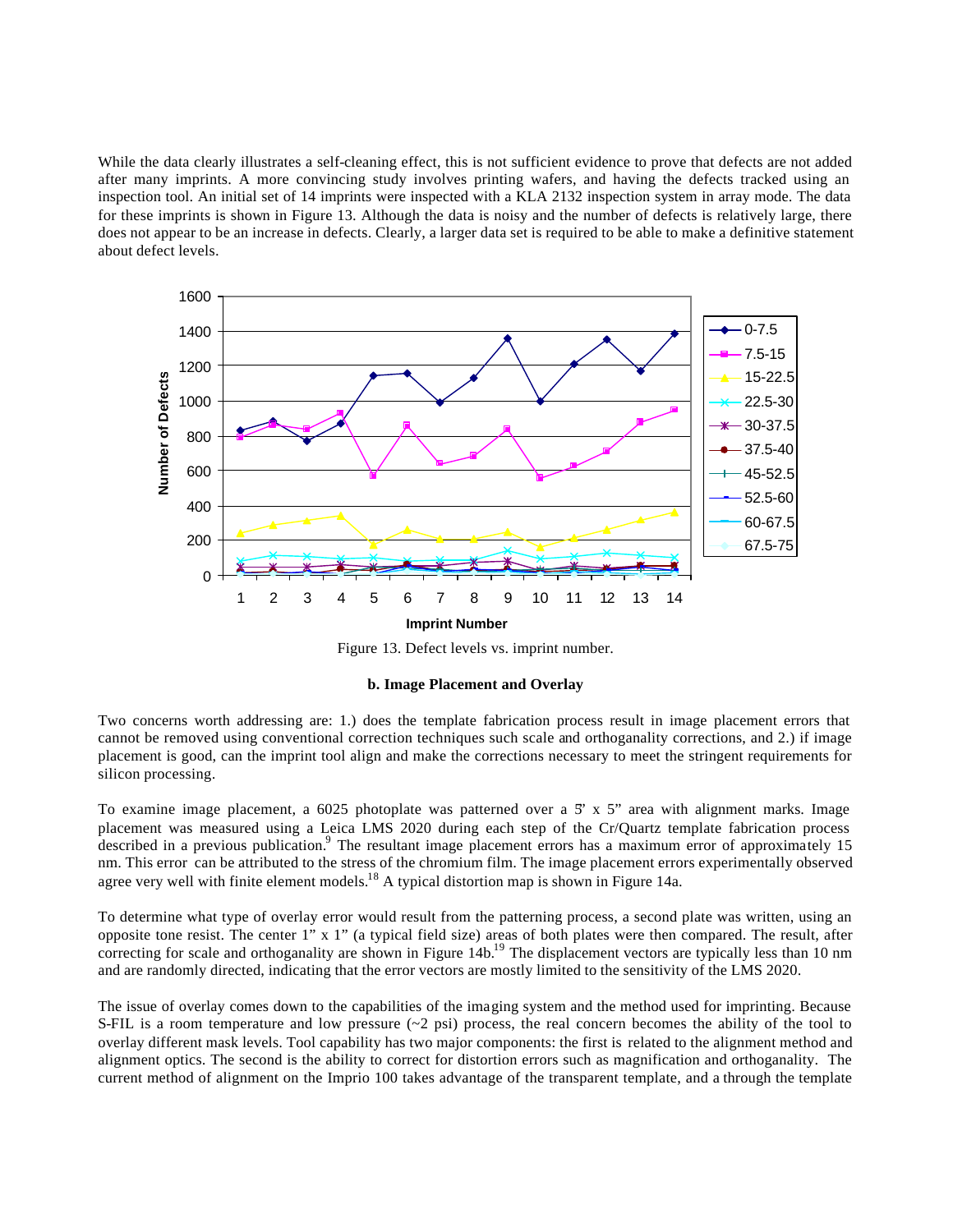alignment system is used to align marks on both the wafer and template. This type of system may actually be advantageous relative to reduction systems, since distortion errors from the lens elements are eliminated. It should be a straightforward task, therefore, to align within a few hundred nanometers.

The real challenge, then, is to be able to correct for distortion between the template and wafer. One possible way to accomplish this is to set a series of piezos around the template. Wood et al. have presented this model and have been able to theoretically demonstrate distortion correction.<sup>20</sup> To date, no experimental verification has been done and remains a piece of the puzzle still to be solved.



Figure 14. (a) Distortion map after the chromium layer has been removed from the template. (b). Distortion map comparing the center 1" x 1" areas from two different templates.

#### **c. Planarization**

Neither the chucked silicon wafer nor the template are very compliant, requiring a flat or planar surface for imprinting. There are a number of different methods for planarizing the wafer surface, but the easiest method may be to employ the S-FIL process using a template with no relief images. A demonstration of this approach has been already been published.<sup>9</sup> Two examples are shown below. Relative to the defect and overlay issues, planarization is a minor concern at this point.



Figure 15. Two examples of imprinting over a planarized surface.